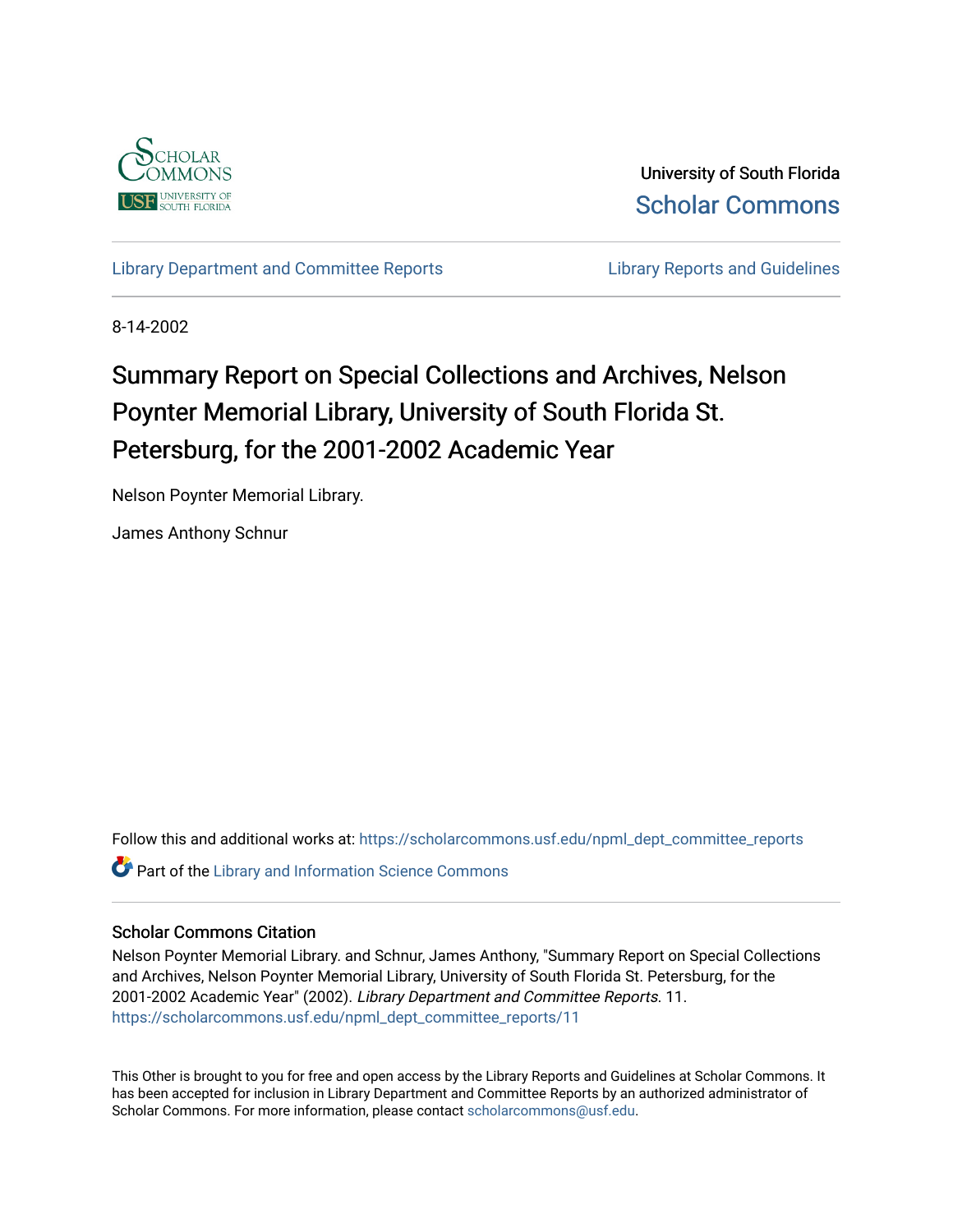Summary Report on Special Collections and Archives Nelson Poynter Memorial Library University of South Florida St. Petersburg for the 2001-2002 Academic Year



**Submitted by Jim Schnur Assistant Librarian Special Collections**



**14 August 2002**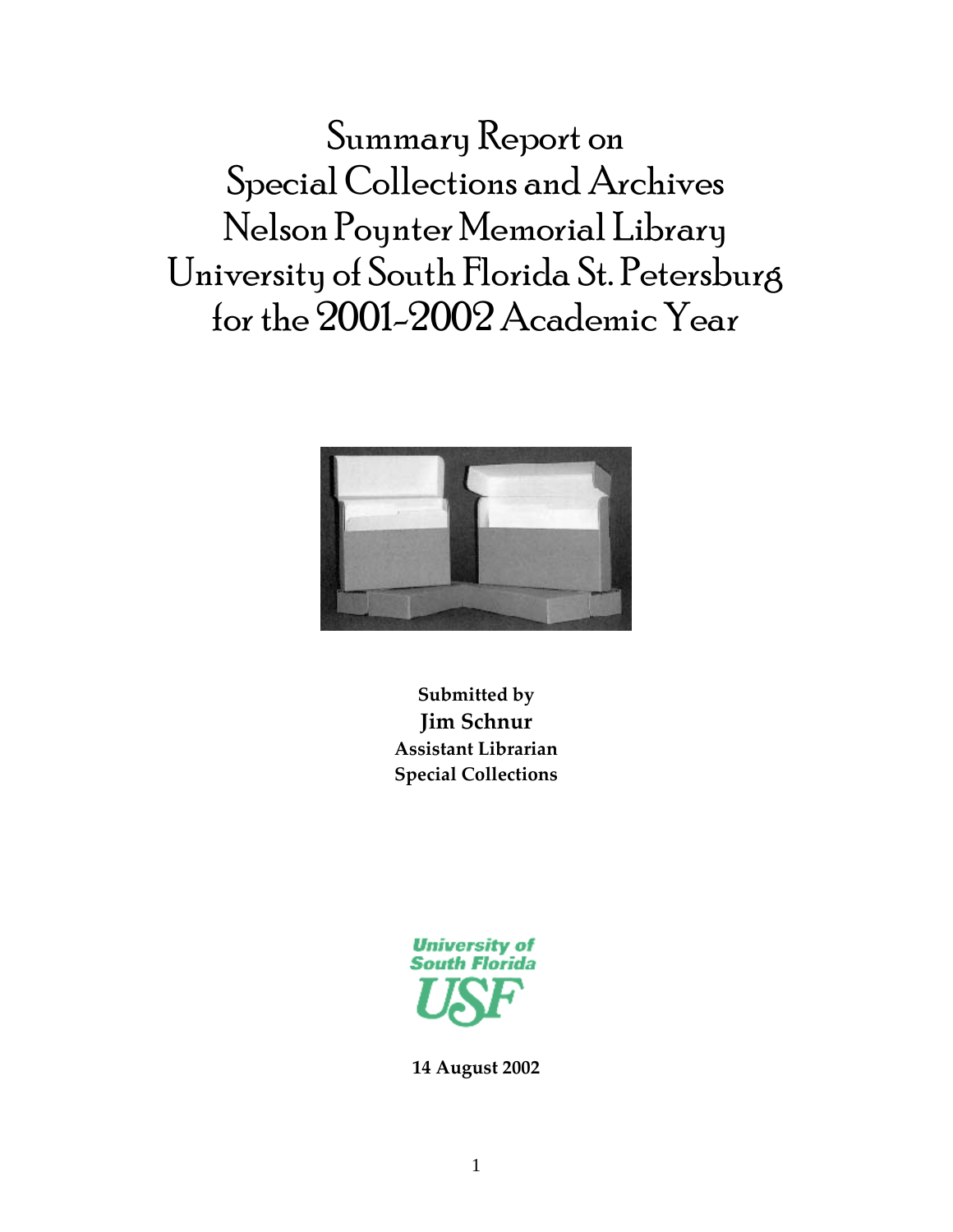### **Executive Summary**

Since its inception as the repository of Nelson Poynter's papers, the USF St. Petersburg library has obtained a variety of rare books, manuscript and audio/visual collections, and other primary sources materials that form the core of our Special Collections and Archives area. I had the honor of joining the faculty of the Nelson Poynter Memorial Library as assistant librarian for special collections on 19 February 2002. For the first few months, efforts focused on learning and developing policies and procedures, organizing collections, creating departmental web pages, understanding general collection development parameters, and establishing regular hours of service. This report summarizes institutional and personal tasks, challenges, and accomplishments during the period from February through June 2002. Beginning in the 2002- 2003 academic year, quarterly reports will be issued for the Special Collections and Archives area of the library.

> Respectfully submitted, **Jim Schnur**

| <b>ESTIMATED REFERENCE AND INSTRUCTION STATISTICS*</b> |                     |                    |                     |                     |            |  |  |
|--------------------------------------------------------|---------------------|--------------------|---------------------|---------------------|------------|--|--|
|                                                        | IN<br><b>PERSON</b> | ВY<br><b>PHONE</b> | RY<br><b>LETTER</b> | ЕY<br><b>E-MAIL</b> | VIA<br>FAX |  |  |
| Reference Inquiries                                    | 38                  | 18                 | 2                   | 23                  | $\Omega$   |  |  |
| <b>Research Interviews</b>                             | 14                  | 3                  | 0                   | 8                   | 0          |  |  |
| Research In-depth                                      | 12                  | 4                  | $\Omega$            |                     | 0          |  |  |
| Liaison with other<br><b>Institutions</b>              | 5                   | 11                 | 4                   | 12                  |            |  |  |

## ESTIMATED USE OF SPECIFIC COLLECTIONS\*

| Oral History of Modern America          | 2 browses                                                                                      |
|-----------------------------------------|------------------------------------------------------------------------------------------------|
| Florida History Research Collection     | 4 browses                                                                                      |
| John C. Briggs Collection               | 5 browses                                                                                      |
| David Hubbell Mark Twain Collection     | 2 browses                                                                                      |
| Norman E. Jones Papers                  | 3 browses/14 clippings on loan to Norman<br>Jones, Jr., for upcoming exhibit at Arts<br>Center |
| Papers of Nelson Poynter                | 2 browses (total of 14 boxes used)                                                             |
| Donald Saxer/USMSTS Collection          | 3 browses                                                                                      |
| <b>Underground Newspaper Collection</b> | 6 browses                                                                                      |

\*- Statistics kept for the period from February through May are estimates. Some May and June statistics include research inquiries from students enrolled in AMH3423. Statistics from this point forward are kept within the department.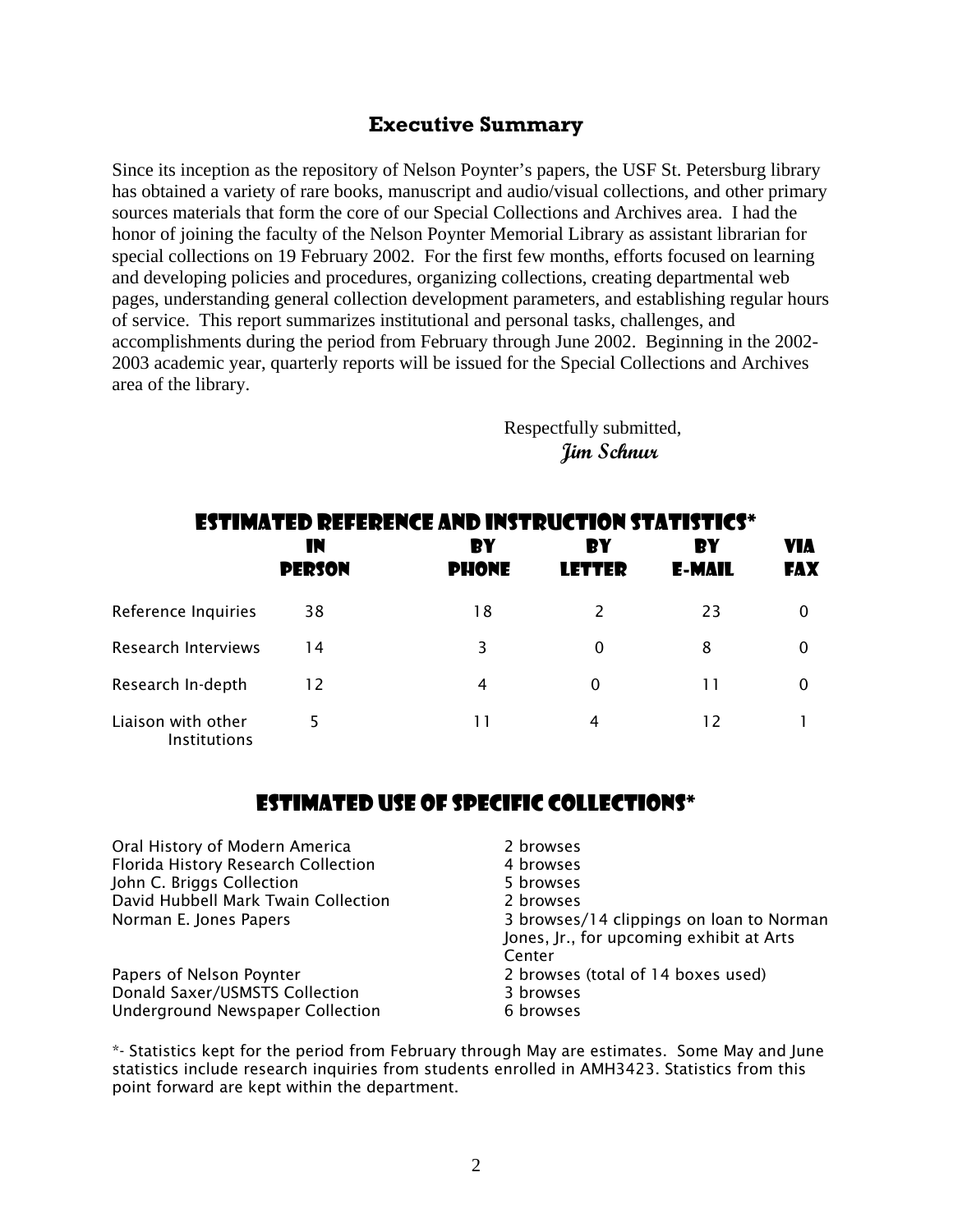#### **Hours of Operation (Walk-ins welcome, no appointment needed)**

March 2002: 30 posted hours May 2002: 48 posted hours April 2002: 55 posted hours June 2002: 45 posted hours Total public access hours (March-June 2002): 178 posted hours Other hours are available by appointment.

#### **Exhibits**

"Summer Fun in the Florida Sun" displays, in library, June-July 2002. "Kickin' It in the Florida Grass" soccer memorabilia display, in library, June-July 2002. Display on St. Petersburg History, in library, SAPL Annual Meeting, 26 April 2002.

#### **Collections Acquired**

Betty Morris Collection (approx. 1 linear foot): Materials related to Chicago Exposition in 1893 and central Florida transportation planning during the 1960s. Ms. Morris resides at the Fountain Inn.

Miscellaneous books (65) from the USF Tampa Campus library special collections (duplicates in their collection), St. Petersburg Public Library reference collection, St. Petersburg Museum of History, and Heritage Village—The Pinellas County Historical Museum. Also, we received twenty-six bound volumes of the *Pinellas County Review* from the St. Petersburg Museum of History. Nearly all of these items have been added to the public access catalogue.

#### **Collections Processed**

Raymond O. Arsenault Collection, second accession [Processing complete, with assistance from Jon Wilson]

Wilder's Park Collection; REAP (Retired Executives Advisory Panel) Papers; Papers of Regis Factor; Oral History (Fall 2001 semester); miscellaneous USF St. Petersburg Archives materials [Physical processing, preliminary arrangement with assistance from Charlotte Barbour and Dan Richard]

Completed barcoding and item record creation for all catalogued items in the reading room (except city directories).

With the assistance of Lorel Reinstrom, cataloguer on loan from the Tampa library: added approximately 172 unique items (some multiple copies, some multiple sets) to the David S. Hubbell Mark Collection [status: cataloguing of books is complete]

 added approximately 380 unique items (some multiple copies, some sets, for a total of approximately 668 item records) to the John C. Briggs Collection [status: cataloguing of books is approximately 80% complete as of July 1; cataloguing of special collections serials to be done later].

#### **University Archives Acquired**

USF Sailing Team/Sail Club (RG658) received from Prof. Steve Lang.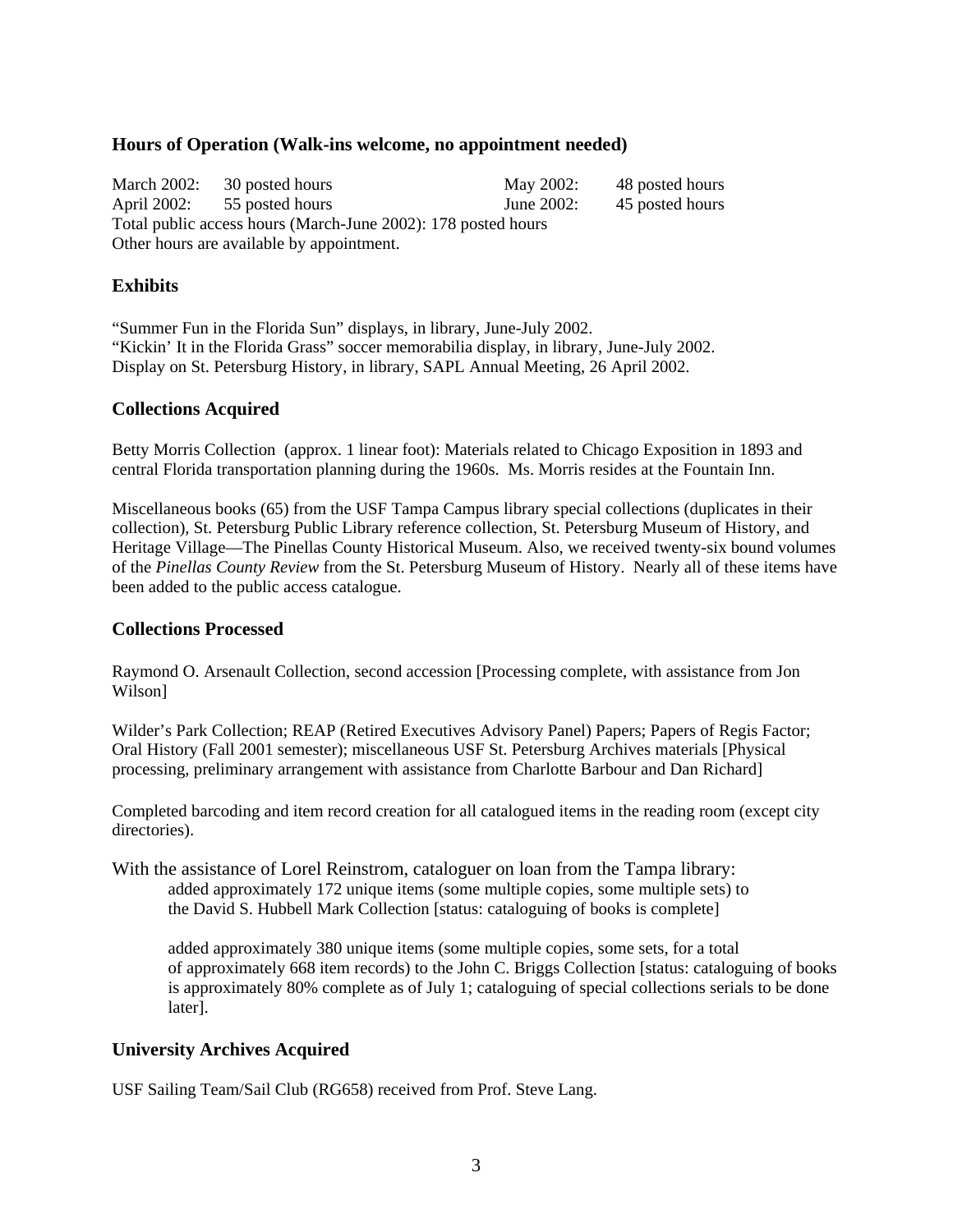#### **Web Page Development**

Between March and June 2002, approximately fifty-five regular and text-only web pages have been created under the http://www.nelson.usf.edu/spccoll domain. Approximately one-third of the pages provide general information (hours, location, links to other resources) and remaining pages highlight specific collections or record groups. Some collections include full-text finding aids on the web.

#### **Supervisory Activities**

Oversaw completion of Jon Wilson's processing of the Raymond O. Arsenault Collection, second accession. Supervised Charlotte Barbour and Dan Richard on occasional physical processing and arrangement of collections.

#### **Bibliographic Instruction**

Two sessions on oral history education for regularly scheduled classes. Total students served: approximately 50.

#### **University Service Committees**

USF Libraries Marketing Committee; Merit Review Committee (ad hoc, with Tina Neville and Deborah Henry); Florida Studies Roundtable (ad hoc)

#### **Lectures and Public Events**

- Interview, "History of Pinellas Army Air Field/St. Pete-Clearwater Airport" with County Commissioner Susan Latvala, *Progressive Pinellas: Your County at Work*. PCGA [Pinellas County Government Access] Television, 20 June 2002. Broadcast during the month of July 2002.
- Public Film Showing, "St. Petersburg in 1929." 2 June 2002 [immediately following "Tale of Two Cities" program], University of South Florida St. Petersburg.
- Lecture and Public Film Showing, "St. Petersburg in 1929." 22-23 May 2002, University of South Florida St. Petersburg. The 23 May program was videotaped for re-broadcast on WSPF (Channel 35).
- Interview, "1929 St. Petersburg History Film," *University Beat*, WUSF Radio (89.7 FM). Tampa, 8 May 2002.

#### **Outside Educational Lectures (Public Service, Uncompensated)**

Panelist, "Forum on the Johns Committee." United Faculty of Florida—USF Chapter, Grace Allen Room, Tampa Library, USF Tampa, 25 April 2002.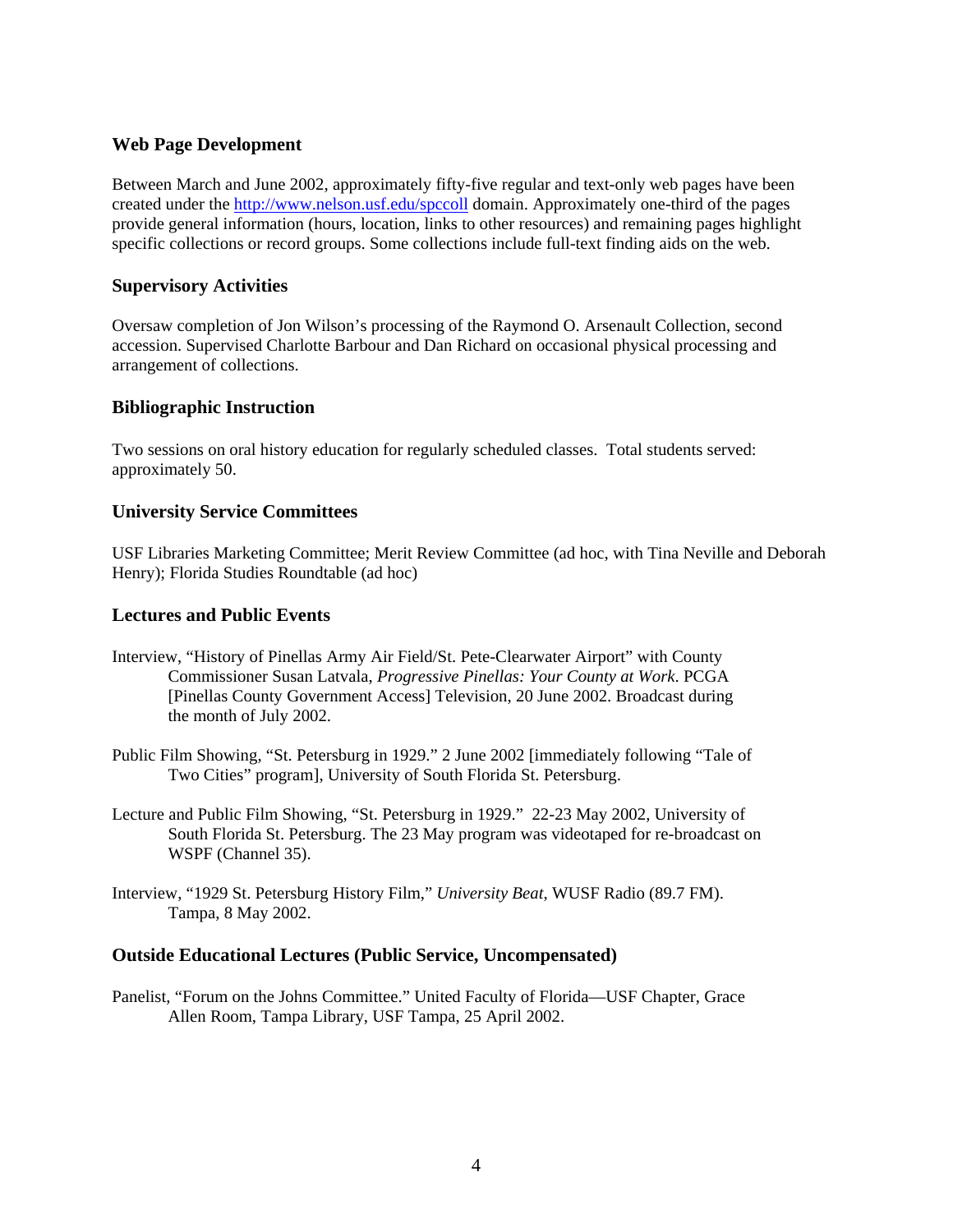#### **Outside Educational Lectures (Compensated; Related to Local History/Librarianship)**

Although the following lectures and programs were performed outside of University of South Florida employment, they represent activities that relate to assigned duties in special collections.

#### Credit-bearing courses taught

| AMH 3423       | Modern Florida            | USF St. Petersburg    | Summer 2002 |
|----------------|---------------------------|-----------------------|-------------|
| <b>HIL 207</b> | Florida History: A Mosaic | Eckerd/North Pinellas | Summer 2002 |
| <b>HIL 207</b> | Florida History: A Mosaic | Eckerd/Seminole CUC   | Spring 2002 |

#### Non-credit courses and programs offered

- Instructor, "Tampa Bay's Historic Pathways." Eckerd College Elderhostel Charter Program, 21-24 April 2002
- Instructor, "Library Research and Electronic Resources." Eckerd College Program for Experienced Learners. Winter Term [4 sessions, February 2002], Spring Term [3 sessions, April 2002], Summer Term [4 sessions, June 2002].
- Instructor, "Sunshine, Green Benches, and Spring Training: An Informal History of St. Petersburg." Eckerd College Senior College, 18, 28 February 2002.
- Instructor and Coordinator, "Golden Treasures of Florida's West Coast: The Cities of Tampa Bay." Eckerd College Elderhostel, 6-12 January 2002, 24-30 March 2002, 7-10 April 2002.

#### **Cooperative Loans**

Two framed sepia tone photographs returned from Museum of Fine Arts, June 2002.

Norman E. Jones, Jr., borrowed clippings from his father's collection for a forthcoming exhibit at the Arts Center.

#### **Sample Research Inquiries**

Research on the history of Bayboro Harbor for campus Media Relations office/"Tall Ships" event Designing an oral history program for World War II veterans Nelson Poynter's service to the United States government during World War II Photographs of Nelson Poynter for *Congressional Quarterly* researchers in Washington, DC. Demographic/anecdotal research on African Americans in southern Pinellas County

#### **Special Collections and Archives Goals during 2002-2003 Academic Year**

…for general special collections:

 establish and cultivate relations with potential donors acquire publications, within budgetary limits, that are appropriate for special collections work with *Crow's Nest* and other appropriate publications to promote collections organize and build relational bridges between oral history and research paper collections donated by Ray Arsenault; develop appropriate release form